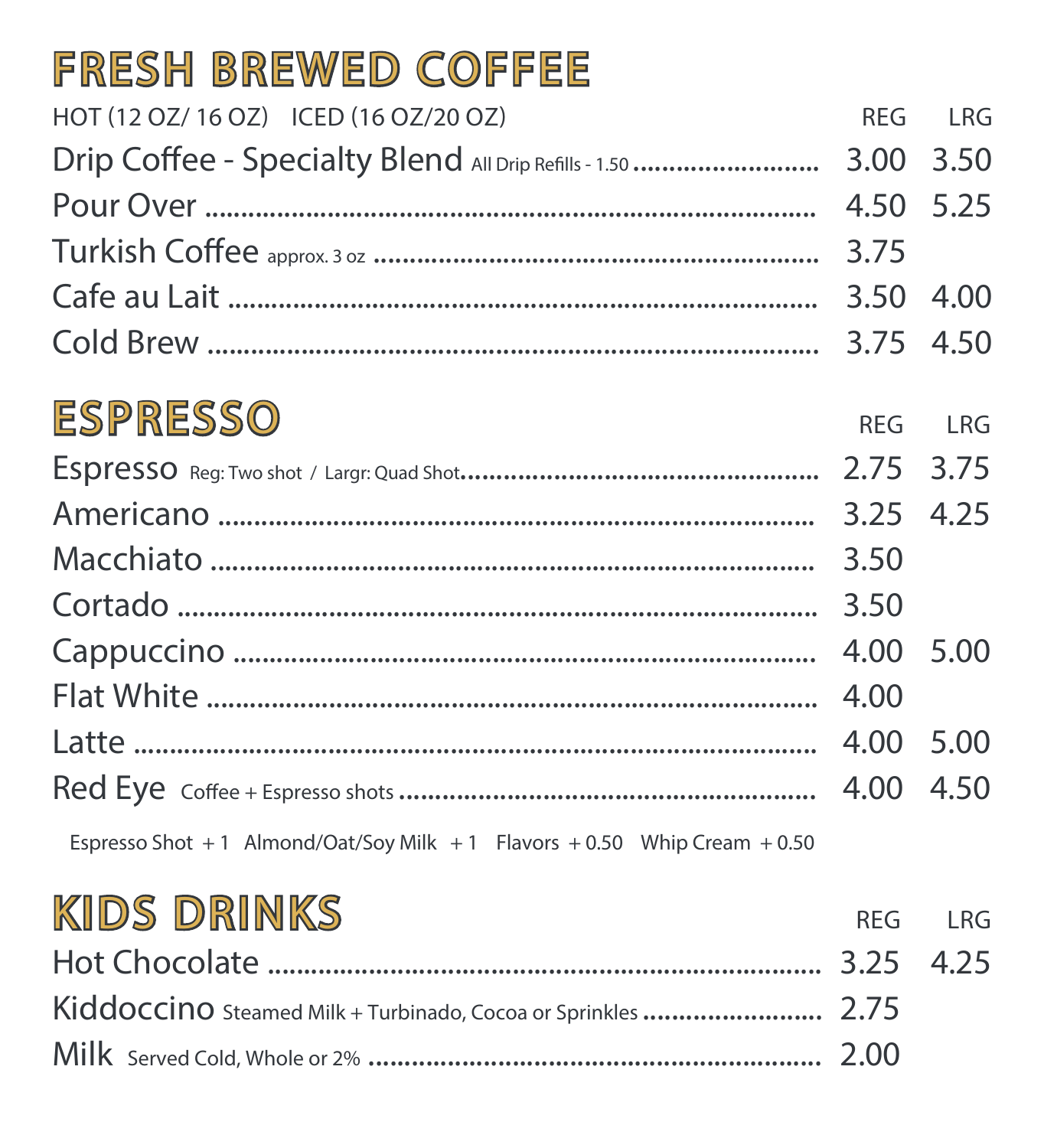Loose Leaf Tea Infusions ......................................................... Check out our premium teas (Green, Black, Herbal & Fruit Blends)

3.50 4.25

Green Teas: Jasmin . Moroccan Mint . Ginger Peach . Golden Starfruit . Goji Berry

Black Teas: Earl Grey . English Breakfast . Spiced Chai . Black Currant

Herbal Teas: Chamomile . Tumeric Ginger . Roasted Almond . Ginger Lemon

Clarendon Tea Lemonade ...................................................... Black tea + Lemonade + Strawberry + Mango

5.00

Clarendon Fog ............................................................................ Roasted Almond Tea + Vanilla + Steamed Milk (London Fog: with Earl Grey)

4.50

Goji Berry Sunrise ...................................................................... Green Tea + Goji berry + Blueberry + Pomegranate + Vanilla

4.75

#### Golden Starfruit Sweet Tea .................................................... Green Tea + Starfruit + Mango + Papaya Fruit + Vanilla

4.75

## SPECIALTY ESPRESSO HOT (12 oz / 16 oz) ICED (16 oz / 20 oz) REG LRG Honey Lavender Latte .............................................................. 4.50 5.50 Bacio Latte Hazelnut + Chocolate ........................................................ 4.50 5.50 Mocha Latte.................................................................................. 4.50 5.50 Mint Mocha Latte Mint + Chocolate ................................................ 4.50 5.50 Turtle Latte Caramel, Chocolate, Hazelnut ............................................. 4.75 5.50 Pumpkin Spice Latte ................................................................. 4.75 5.50 Chai Latte (Dirty Chai option -Large only)................................................ 4.75 5.50 Matcha Latte ................................................................................ 4.75 5.50

# SPECIALTY TEAS  $HOT (12 oz / 16 oz)$  ICED  $(20 oz)$   $REG$  LRG